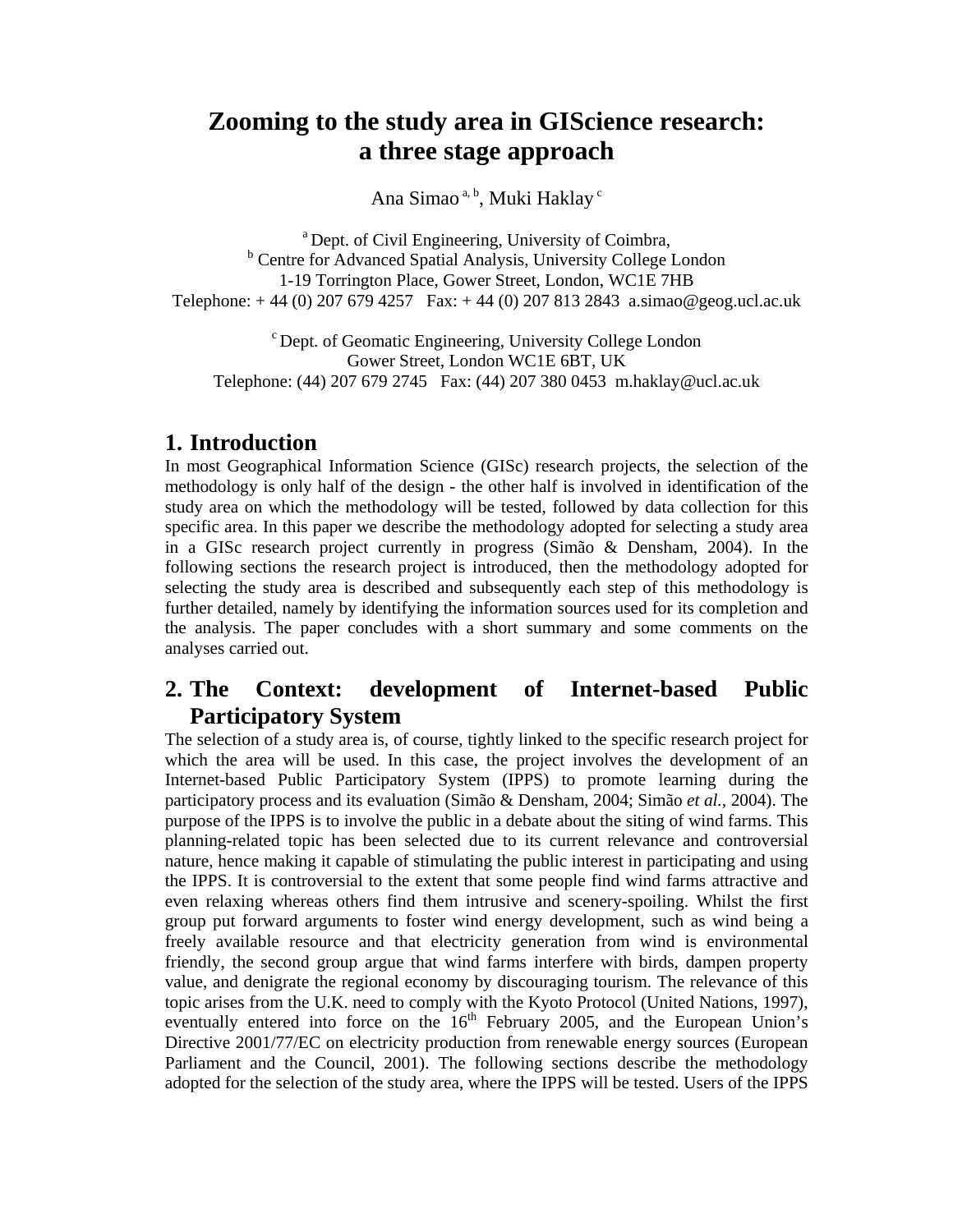will be referred to this methodology to allow them learning about the selection of the study area for this project.

# **3. Selecting the study area**

 $\overline{a}$ 

In many cases, researchers select a study area on the basis of data availability or personal familiarity with the location. The reasoning behind the specific selection is often left mute in the publications of the specific study, and the selection process is not explained. In this study, an alternative approach was adopted by applying a rational and transparent methodology for supporting the decision-making. Of course, some decisions were made beforehand. Firstly, it was decided that the study area would be located in England – this is due to logistical aspects (e.g., facilitating the researcher ability to travel to the area and contact regional and local planners) as well as justified by the good wind resources experienced in England<sup>1</sup>. Secondly, the study area size was restricted to several hundred square kilometres. This constraint was imposed by limitations in the processing power of available computers. The research project involves a significant element of viewshed analysis using detailed datasets  $(10m$  resolution)<sup>2</sup> and, despite improvements in computer processing, there are still practical limitations on the size of the area that can be used for visibility analyses. Moreover, there are limitations on the ability to contact and engage the public in large geographical areas.

The methodology applied for selecting the study area is outlined in Figure 1. Essentially, an initial, broad area is successively reduced and refined through three steps. At first, the whole of England is considered and the goal of the analysis is to select a region from which the study area will be drawn. For this analysis two criteria are evaluated. Subsequently, a county within the previously selected region is chosen through the examination of contextual information. Finally, a multi-criteria evaluation analysis (MCEA) is conducted to identify a smaller area within the selected county. These steps are described in the following sections.



Figure 1 – Three-stage methodology for the selection of the study area.

<sup>&</sup>lt;sup>1</sup> Estimates from the European Wind Atlas (1989) suggest that England experiences mean winds between 4.5 and 11.5 m/s at 50m above ground level.

 $2^2$  The use of such datasets is justified by the fact that fairly accurate and trustworthy maps need to be supplied to the public in order to acquire their confidence and engage them in using the IPPS.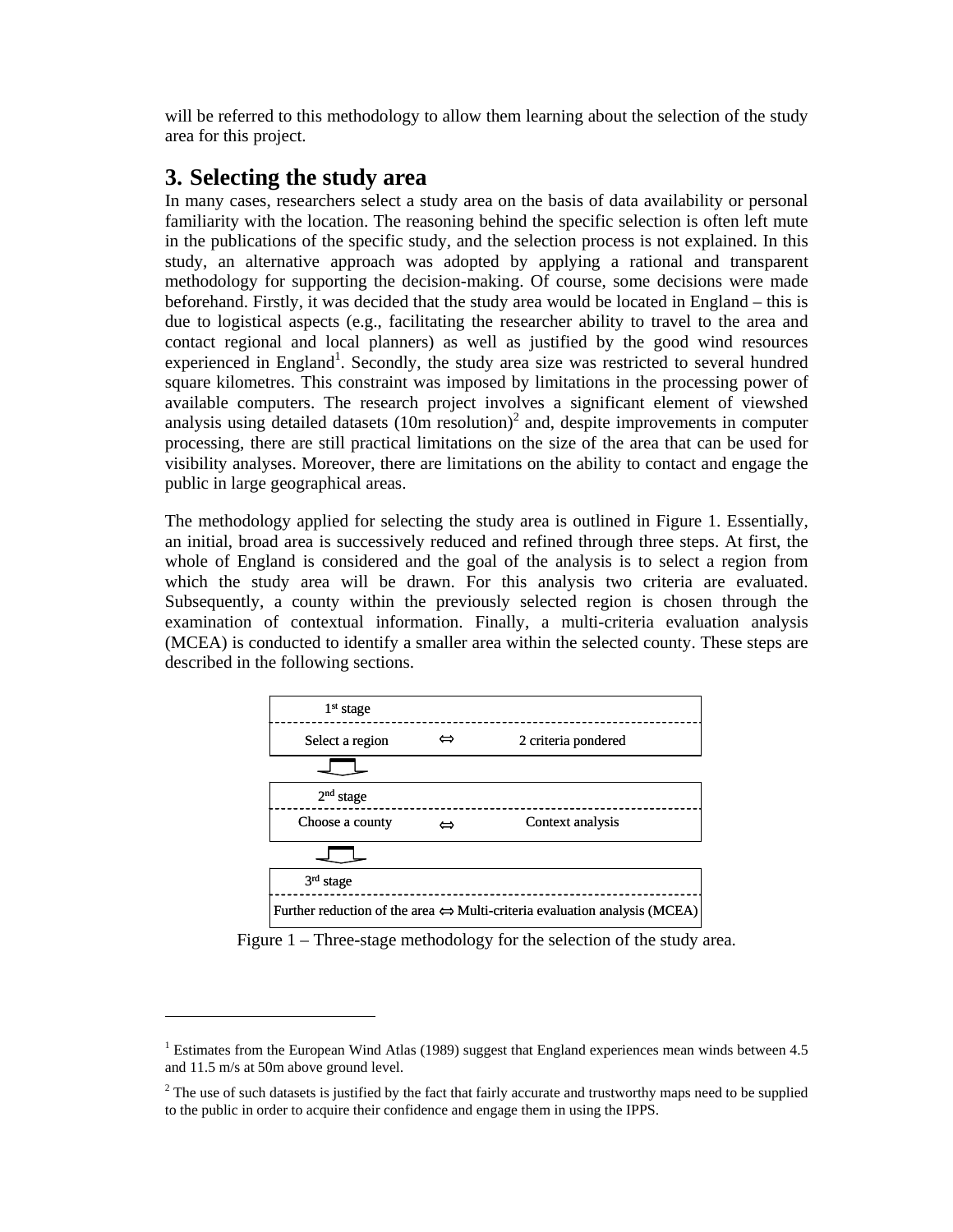#### **3.1 First step: selecting a region**

As Figure 1 informs, two criteria were considered for selecting the region that will include the study area. They are: 1) the regions' potential for onshore wind energy production, as the existence of such potential is vital for discussing the problem of wind farm siting; and 2) the regions' rate of Internet access, as the project is Internet-based.

The appraisal of the first criterion is based on the detailed analysis of the renewable energy potential conducted by each region in response to the U.K. Government call for regional  $\overline{\mathbf{a}}$  assessments and targets for renewable energy provision<sup>3</sup>. The evaluation of the second criterion is based on data from omnibus and household expenditure surveys carried out by the Office for National Statistics. Table 1 presents the information used and systematizes the analysis performed.

|                          | Onshore wind energy potential     |                                                               |                 |         |               |                           |                 |         |
|--------------------------|-----------------------------------|---------------------------------------------------------------|-----------------|---------|---------------|---------------------------|-----------------|---------|
|                          | <b>Highest scenario for wind</b>  | Individual access <sup>2</sup> Households access <sup>3</sup> |                 |         |               |                           |                 |         |
|                          | electricity generation by $20101$ |                                                               | Apr 03 - Feb 04 |         |               | Oct 02 - Sept 03 combined | overall         |         |
| <b>English regions</b>   | <b>Electricity (GWh)</b>          | ranking                                                       | $\frac{6}{9}$   | ranking | $\frac{0}{0}$ |                           | ranking ranking | ranking |
|                          |                                   |                                                               |                 |         |               |                           |                 |         |
| North East               | 1 2 3 0                           | 3                                                             | 43              | 9       | 43            | 6                         | 9               |         |
| North West               | 651                               | 6                                                             | 57              |         | 43            | 6                         |                 | 3       |
| Yorkshire and the Humber | 800                               | 4                                                             | 56              | 6       | 43            | 6                         |                 |         |
| East Midlands            | 319                               |                                                               | 54              | 8       | 48            | 3                         |                 |         |
| West Midlands            | 1 3 4 5                           | 2                                                             | 55              |         | 46            | 5                         |                 | C       |
| <b>East of England</b>   | 1700                              |                                                               | 59              | 3       | 48            | 3                         | 3               |         |
| London                   | 22                                | 9                                                             | 64              |         | 52            | $\overline{c}$            | 2               |         |
| South East               | 303                               | 8                                                             | 64              |         | 53            |                           |                 |         |
| South West               | 716                               |                                                               | 58              | 4       | 43            | 6                         |                 |         |

<sup>1</sup> Source: Regional renwables energy assessments

<sup>2</sup> Source: National statistics omnibus survey

<sup>3</sup> Source: Expenditure and food survey

 $\overline{a}$ 

Table 1 - Qualitative analysis undertaken for selecting the region that will contain the study area.

As Table 1 shows, East of England combines the greatest potential for onshore wind energy development with a reasonable diffused Internet access (both, at individual and households levels). These performances provide for the achievement of the best ranking over all regions in a qualitative assessment of these criteria. Hence, the study area will be part of the East of England and the next step will focus on this region.

#### **3.2 Second step: selecting a county**

Two main aspects were considered for selecting a county within the East of England region: 1) policies for renewable energy, and wind energy in particular, within each County Structure Plan and District Local Plan; 2) counties' potential for wind energy generation. In addressing the first aspect, the main source of information was a review of the strategic and local planning polices for renewable energy, energy conservation and energy from waste in the Eastern region conducted in June 2000 (Government Office for

<sup>&</sup>lt;sup>3</sup> Letter of 9 August 1999 headed "Renewable Energy and Land-Use Planning" to Regional Directors from the Directors of Energy Technology (DTI - Department for Trade and Industry) and Town and Country Planning (DETR- Department of the Environment, Transport and the Regions), reproduced as technical paper No. 1 - available at: www.renewableseast.org.uk/images/pdfs/renewables\_annexes.pdf [19<sup>th</sup> November 2004].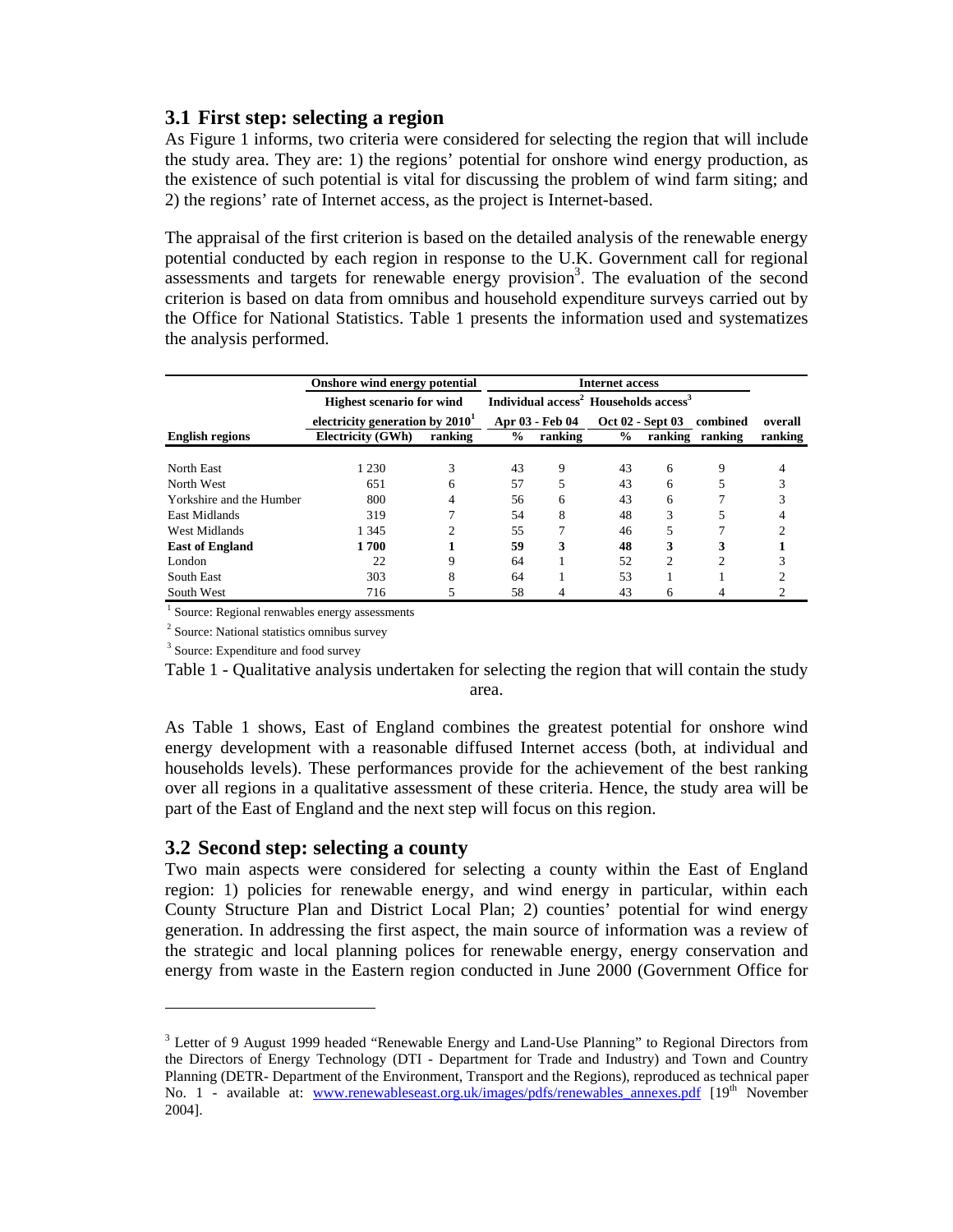the East of England, 2000). All Structure and Local Plans approved later than this date were also examined to complement that report. With respect to the second aspect, the base dataset consisted of the county targets for onshore wind energy generation put forward by the regional renewable energy assessment (Hams *et al.*, 2001). Furthermore, the potential of the wind resource was considered (Department for Trade and Industry's windspeed database), as well as existing landscape and nature conservation designations, which constitute constraints for wind energy development. A holistic and contextual evaluation of this information resulted in the selection of the County of Norfolk for passing onto the next stage of the methodology.



[Source: 2001 Census Output Area Boundaries. Crown copyright 2003. Crown copyright material is reproduced with the permission of the Controller of HMSO]

Figure 2 - Wind resource, landscape and nature conservation designations, and wind farms in East of England.

#### **3.3 Third step: identifying the study area**

The third stage of the methodology consists of a Multi-criteria Evaluation Analysis (MCEA). MCEA imply the use of a multi-criteria evaluation (MCE) technique, which basically is an analytical procedure for encountering the "best" solution amongst a set of feasible alternatives (Starr & Zeleny, 1977). The conducted MCEA evaluated six feasible alternatives on 10 decision criteria, as presented in Table 2 and Figure 3.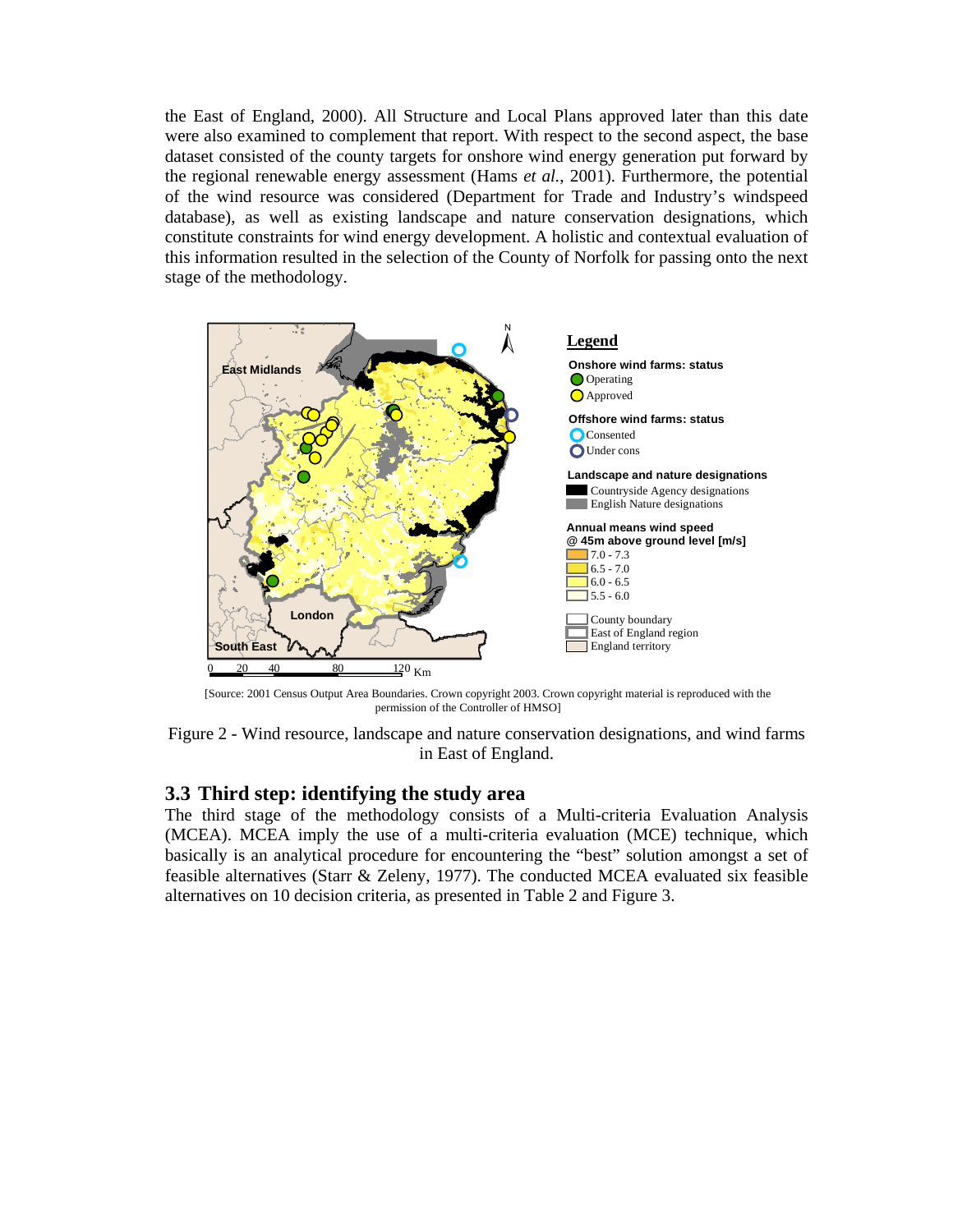| Designation Criteria<br>Specification of performance's evaluation<br>Weight<br>A - Wind energy-related issues<br>Feasible surface for wind farms siting within the boundaries of the alternative study area<br>Feasible surface<br>A.1<br>A.2<br>Developers' interest<br>Total number of applications for wind energy development received by the area's LPA(s)<br>Aliveness of the topic<br>Nr of applications for wind energy development received by the area's LPA(s) in the past 4 years<br>A.3<br>B - Targeted public-related issues<br>B.1<br>Potential participants<br>Total population living within the area<br>B.2<br>Onshore experience<br>Whether or not there are wind farms currently operating in the area<br>Feasibility and current development status of wind energy offshore in the area<br>Offshore feasibility<br><b>B.3</b><br>C - Experiment-related issues<br>C.1<br>Total surface<br>Total surface of the area<br>C.2<br>Nr of authorities<br>Number of authorities with jurisdiction in the area | Decision Criteria - identification, specification and importance |                  |                                                                              |     |  |  |  |  |  |
|-----------------------------------------------------------------------------------------------------------------------------------------------------------------------------------------------------------------------------------------------------------------------------------------------------------------------------------------------------------------------------------------------------------------------------------------------------------------------------------------------------------------------------------------------------------------------------------------------------------------------------------------------------------------------------------------------------------------------------------------------------------------------------------------------------------------------------------------------------------------------------------------------------------------------------------------------------------------------------------------------------------------------------|------------------------------------------------------------------|------------------|------------------------------------------------------------------------------|-----|--|--|--|--|--|
|                                                                                                                                                                                                                                                                                                                                                                                                                                                                                                                                                                                                                                                                                                                                                                                                                                                                                                                                                                                                                             |                                                                  |                  |                                                                              |     |  |  |  |  |  |
|                                                                                                                                                                                                                                                                                                                                                                                                                                                                                                                                                                                                                                                                                                                                                                                                                                                                                                                                                                                                                             |                                                                  |                  |                                                                              |     |  |  |  |  |  |
|                                                                                                                                                                                                                                                                                                                                                                                                                                                                                                                                                                                                                                                                                                                                                                                                                                                                                                                                                                                                                             |                                                                  |                  |                                                                              | 100 |  |  |  |  |  |
|                                                                                                                                                                                                                                                                                                                                                                                                                                                                                                                                                                                                                                                                                                                                                                                                                                                                                                                                                                                                                             |                                                                  |                  |                                                                              | 30  |  |  |  |  |  |
|                                                                                                                                                                                                                                                                                                                                                                                                                                                                                                                                                                                                                                                                                                                                                                                                                                                                                                                                                                                                                             |                                                                  |                  |                                                                              | 80  |  |  |  |  |  |
|                                                                                                                                                                                                                                                                                                                                                                                                                                                                                                                                                                                                                                                                                                                                                                                                                                                                                                                                                                                                                             |                                                                  |                  |                                                                              |     |  |  |  |  |  |
|                                                                                                                                                                                                                                                                                                                                                                                                                                                                                                                                                                                                                                                                                                                                                                                                                                                                                                                                                                                                                             |                                                                  |                  |                                                                              | 60  |  |  |  |  |  |
|                                                                                                                                                                                                                                                                                                                                                                                                                                                                                                                                                                                                                                                                                                                                                                                                                                                                                                                                                                                                                             |                                                                  |                  |                                                                              | 50  |  |  |  |  |  |
|                                                                                                                                                                                                                                                                                                                                                                                                                                                                                                                                                                                                                                                                                                                                                                                                                                                                                                                                                                                                                             |                                                                  |                  |                                                                              | 40  |  |  |  |  |  |
|                                                                                                                                                                                                                                                                                                                                                                                                                                                                                                                                                                                                                                                                                                                                                                                                                                                                                                                                                                                                                             |                                                                  |                  |                                                                              |     |  |  |  |  |  |
|                                                                                                                                                                                                                                                                                                                                                                                                                                                                                                                                                                                                                                                                                                                                                                                                                                                                                                                                                                                                                             |                                                                  |                  |                                                                              | 50  |  |  |  |  |  |
|                                                                                                                                                                                                                                                                                                                                                                                                                                                                                                                                                                                                                                                                                                                                                                                                                                                                                                                                                                                                                             |                                                                  |                  |                                                                              | 70  |  |  |  |  |  |
|                                                                                                                                                                                                                                                                                                                                                                                                                                                                                                                                                                                                                                                                                                                                                                                                                                                                                                                                                                                                                             | C.3                                                              | Urban population | Ratio between urban and total population living within the area's boundaries | 90  |  |  |  |  |  |
| LPAs' concern<br>Area's LPAs "investment" in wind energy (current policy and siting studies)<br>C.4                                                                                                                                                                                                                                                                                                                                                                                                                                                                                                                                                                                                                                                                                                                                                                                                                                                                                                                         |                                                                  |                  |                                                                              | 70  |  |  |  |  |  |

Table 2 - Decision criteria used for selecting the study area.



[Source: 2001 Census Output Area Boundaries. Crown copyright 2003. Crown copyright material is reproduced with the permission of the Controller of HMSO]

Figure 3 - The six decision alternatives in evaluation, all located in the County of Norfolk.

The performance of each alternative under each criterion was assessed and this information compiled in a decision matrix. Information for these assessments (e.g., population, geographic boundaries, received applications for wind farms licensing, etc.) was collected from national bodies and local planning authorities alike. The decision matrix and the importance that the decision-maker attributes to each criterion for the final decision constitute the basis for any MCE technique. For this analysis the Simple Additive Weighting (SAW) technique (Yoon & Hwang, 1995) was selected. SAW calculates an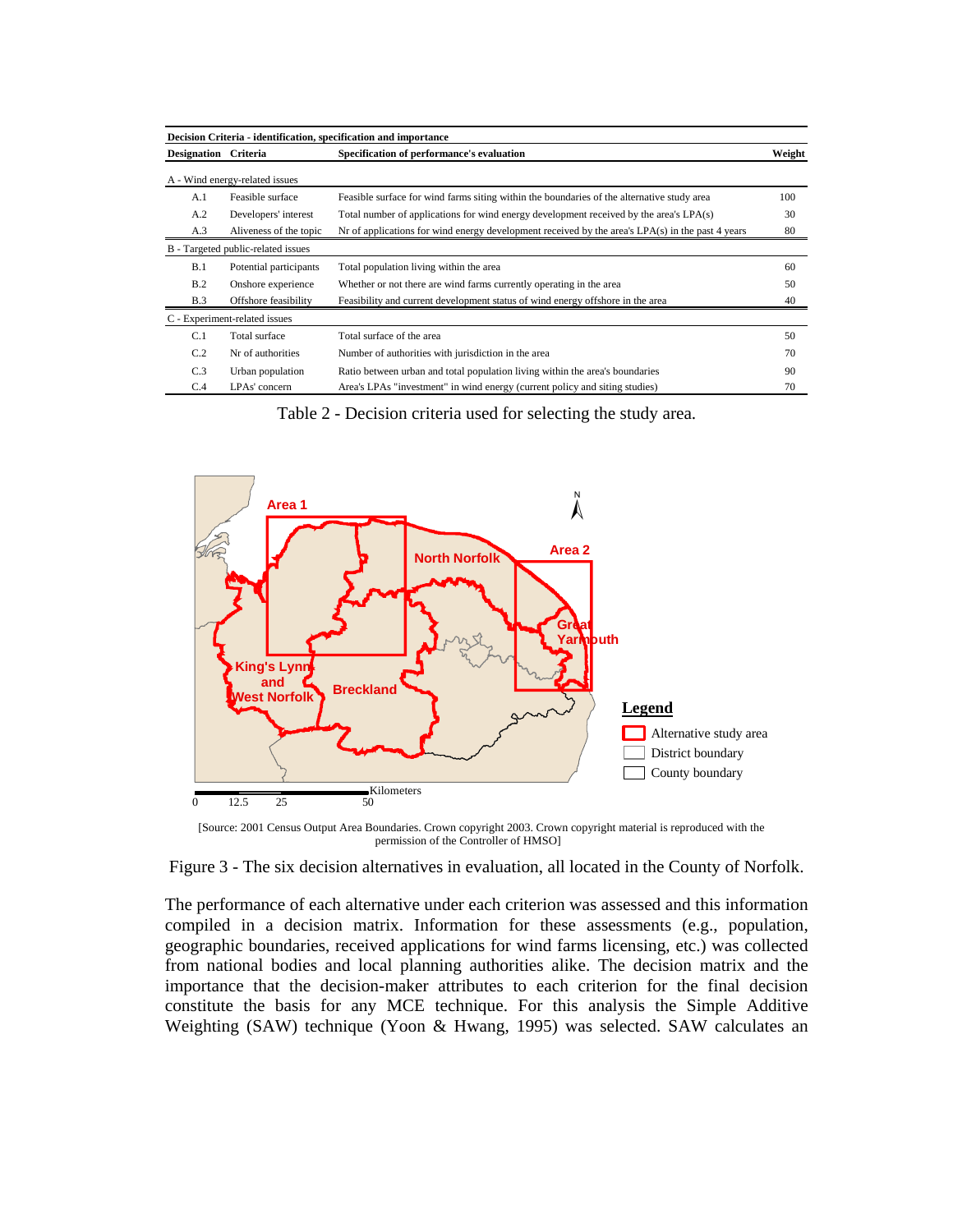aggregated score for each alternative by multiplying the normalised<sup>4</sup> performance of an alternative in each criterion for the importance of this criterion to decision-making $\delta$ ("weight" column in Table 2). The higher the resulting score, the more preferable is the alternative. Table 3 shows the normalized performances for the alternatives as well as the aggregate scores. Accordingly, the "best" alternative is Area 1, which includes part of three districts: King's Lynn and West Norfolk, North Norfolk and Breckland, Figure 3. This alternative was found to be quite robust as significant changes in the importance of the criteria for the final decision (decision-making) resulted only in slight changes in the aggregate scores.

|                              | Criteria |                   |              |                                     |         |            |         |             |            |         |                    |
|------------------------------|----------|-------------------|--------------|-------------------------------------|---------|------------|---------|-------------|------------|---------|--------------------|
|                              | A.1      | A.2               | A.3          | B.1                                 | B.2     | <b>B.3</b> | C.1     | C.2         | C.3        | C.4     |                    |
|                              | Feasible | Developers'       | Aliveness    | Potential                           | Onshore | Offshore   | Total   | Nr of       | Urban      | LPAs'   | <b>Alternative</b> |
|                              | surface  | interest          | of the topic | participants experience feasibility |         |            | surface | authorities | population | concern | aggregate          |
| <b>Alternatives</b>          |          | normalized values |              |                                     |         |            |         |             |            |         | score              |
| North Norfolk                | 0.35     | 0.60              | 0.00         | 0.64                                | 0.00    | 1.00       | 0.18    | 0.50        | 0.17       | 0.40    | 0.34               |
| Great Yarmouth               | 0.06     | 0.80              | 0.00         | 0.59                                | 1.00    | 0.60       | 1.00    | 0.50        | 1.00       | 0.40    | 0.54               |
| King's Lynn and West Norfolk | 0.76     | 0.40              | 0.50         | 0.88                                | 0.00    | 1.00       | 0.12    | 1.00        | 0.44       | 0.70    | 0.60               |
| Breckland                    | 0.16     | 0.80              | 0.75         | 0.79                                | 1.00    | 0.00       | 0.14    | 1.00        | 0.44       | 1.00    | 0.60               |
| Area 1                       | 1.00     | 1.00              | 1.00         | 1.00                                | 1.00    | 1.00       | 0.13    | 0.33        | 0.52       | 0.80    | 0.77               |
| Area 2                       | 0.13     | 1.00              | 0.00         | 0.86                                | 1.00    | 0.60       | 0.33    | 0.20        | 0.69       | 0.40    | 0.45               |
| Normalized weighting         | 0.156    | 0.047             | 0.125        | 0.094                               | 0.078   | 0.063      | 0.078   | 0.109       | 0.141      | 0.109   | 1.000              |

Table 3 - Normalized decision matrix with aggregated scores calculated according to the SAW technique.

# **4. Conclusions**

The area used for exploring a planning-related question should be adequate to the problem that is at the centre of the discussion. Moreover, the selection of such an area should be elucidated to the audience of the research. This paper describes a rational and iterative methodology developed to identify a study area suiting research into the problems associated with sitting of wind farms. Within the three stages of the methodology both qualitative and quantitative-based analysis are used. For complex analyses, where large volumes of information are involved, quantitative-based analyses are found preferable as they enable transparency and accountability. Accordingly, the last stage of the methodology involves the application of a MCEA to select the study area amongst six feasible alternatives. The area finally identified will be used to support the development of the study case, which we hope to report on it in due course. It is envisaged that full details of the selection process described in this paper will be integrated into the final system for public participation (Simão & Densham, 2004).

# **5. Acknowledgements**

 $\overline{a}$ 

This research has been supported by the Fundação para a Ciência e Tecnologia (Portuguese Foundation for Science and Technology), grant ref. SFRH/BD/11092/2002 and the Faculdade de Ciências e Tecnologia da Universidade de Coimbra (Faculty of Science and Technology, University of Coimbra), through a paid license. Special thanks to Daryl Lloyd for his assistance.

<sup>&</sup>lt;sup>4</sup> Performances on criteria need to be normalised in order to convert them in non-dimensional values and make them comparable.

<sup>&</sup>lt;sup>5</sup> Due to the purpose of this analysis the first author of the paper assumed the role of decision maker as the main researcher of the project.